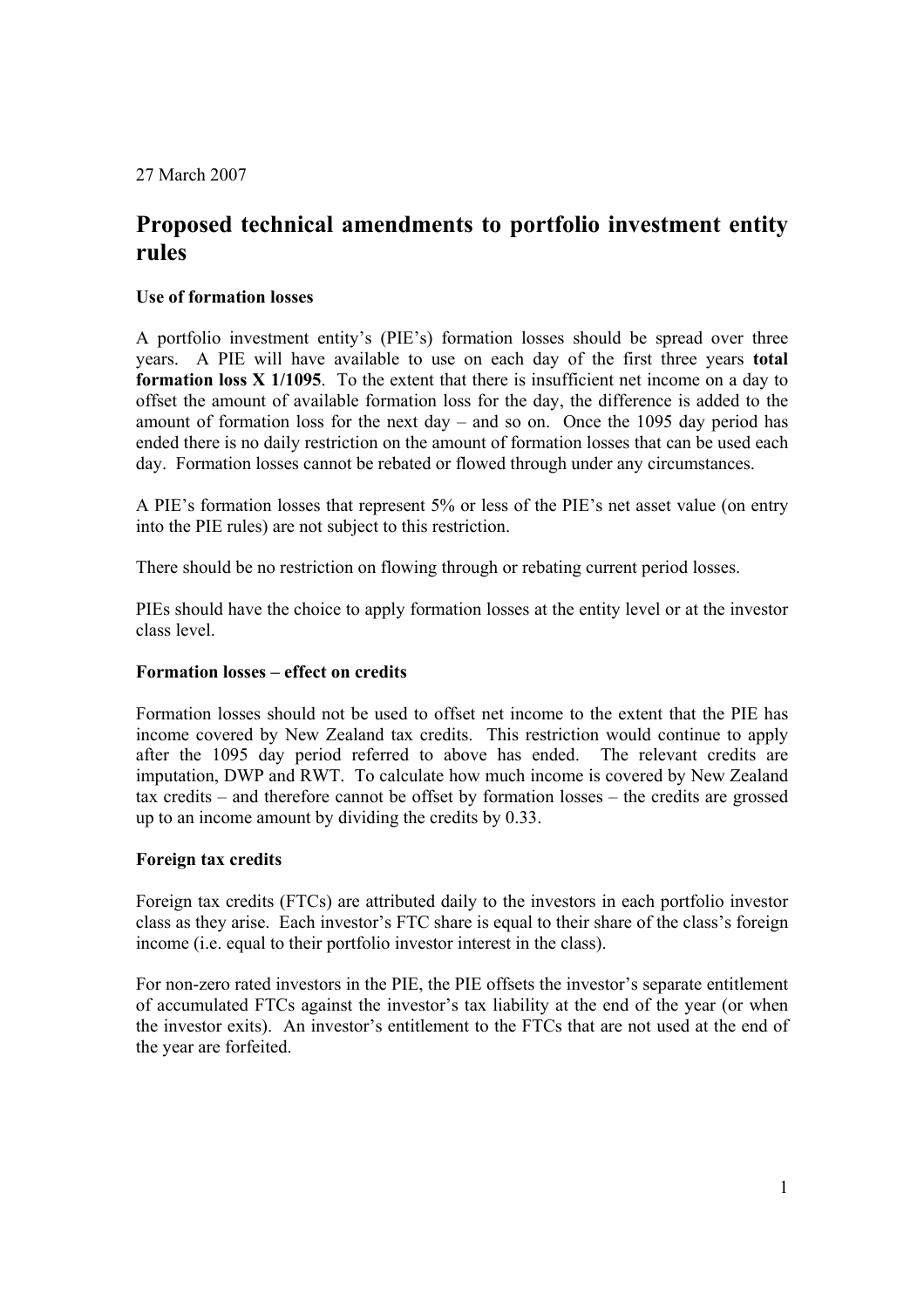FTCs received by non-PIE zero rated investors are accumulated in the same way as above and allocated at the end of the year or when the investor exits. The investor will take the credits into account in their own tax return. The FTCs can only be used to offset tax payable on portfolio investor allocated income from that PIE.

Where a retail PIE invests into a wholesale PIE, any FTCs received by the wholesale PIE are allocated by the wholesale PIE (without reference to that PIE's income) to the retail PIE each day - and so on down any further tiers of PIEs until allocated to non-PIE investors where the treatments described above apply.

Quarterly PIEs should be allowed to carry forward excess FTCs across subsequent quarters in the same income year.

## **Treatment of investor expenses**

The portfolio entity tax liability and rebate mechanism should be adapted to enable fees charged direct to investor accounts or cash accounts (that sit outside the PIE) to be deducted at the PIE level to reflect the individual investor position.

## **Investor return adjustments**

Amendments are required to ensure that the adjustment made to an investor's interest to accurately reflect their share of the tax on PIE income or loss also reflects the commercial operations of PIEs. These amendments would ensure that the adjustments can be done on an investment class basis, may be carried out on the same day as tax calculations are made, do not unnecessarily give rise to further taxation as a result of unit cancellations, and should be made within 2 months of the end of the tax year for PIEs who calculate tax daily.

## **Distributions from PIEs**

An amendment is required to clarify that only portfolio listed companies must attach full imputation credits (where available) to distributions. The current drafting could be interpreted to include other portfolio investment entities which were not intended to be caught by the provision.

A clarifying amendment is needed to ensure that distributions from portfolio listed companies to natural person investors are excluded income.

An amendment is required to ensure that distributions from portfolio tax rate entities to non-residents are not subject to further tax through deduction of non-resident withholding tax as non-resident investors are already subject to tax at 33% at the PIE level.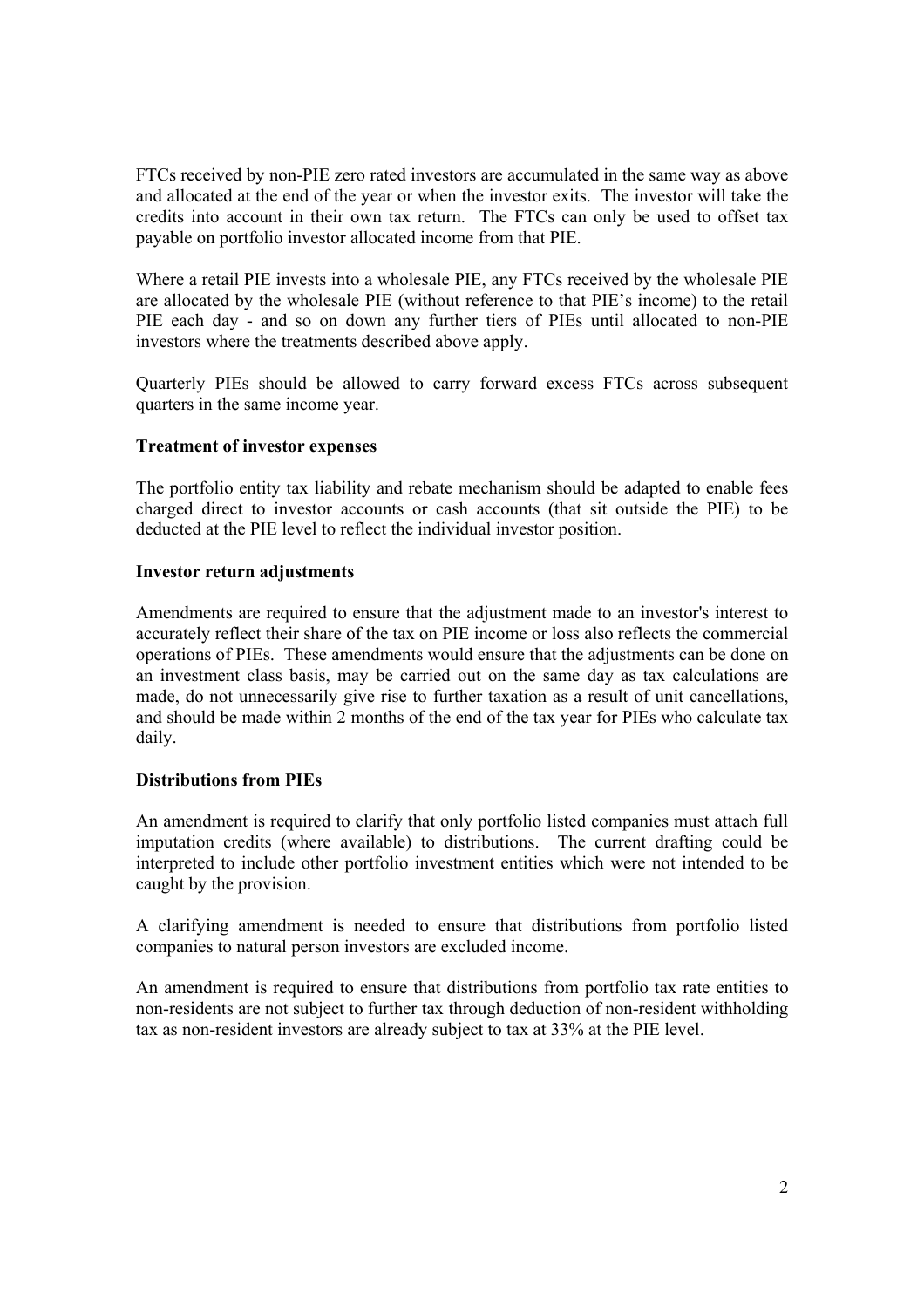An amendment is required to ensure that non-resident investors in portfolio listed companies are still subject to non-resident withholding tax on dividends which carry full dividend withholding payment credits. This income should therefore not be treated as excluded income.

## **Eligibility criteria**

An amendment is required to ensure that entities that derive (as opposed to allocate) certain types of income will be eligible to be PIEs. The types of income should be expanded to include income from other PIEs and distributions from superannuation funds. This would ensure that PIEs investing into other PIEs and superannuation funds will satisfy the income type eligibility requirement.

Unlisted companies should be allowed to be treated temporarily as portfolio listed companies if they meet certain criteria. The main criteria are that they are widely held and that they have commenced the process of listing on the New Zealand Stock Exchange and that listing is completed within two years of this treatment commencing.

A clarifying amendment is required to ensure that all failures to meet eligibility requirements are considered for an entity to become a PIE.

An amendment to the shareholding investment eligibility criteria is needed so they are based on a market value measurement instead of voting interests. This change is intended, in particular, to prevent unit trusts being used to circumvent the percentage threshold and achieve effective control of underlying investments.

An amendment is needed to require a portfolio investor proxy to provide information to a PIE each quarter if the portfolio investor proxy considers that the investors in the portfolio investor proxy would cause the PIE to breach the PIE eligibility criteria.

## **PIE and investor tax calculations**

A monthly allocation period should be allowed for quarterly PIEs.

The tax calculation options should be expanded to accommodate investors with multiple portfolios within PIEs to allow tax to be effectively calculated at a portfolio or PIE level when they leave a fund.

A PIE calculating tax daily should have the option to deduct and pay tax for part years when an investor only partially leaves the fund.

PIEs should have the option of treating investor switches (across portfolios within a PIE or across PIEs) as a taxable event with the result that a PIE would calculate and pay tax for the investor at the time of the switch (if this option were taken).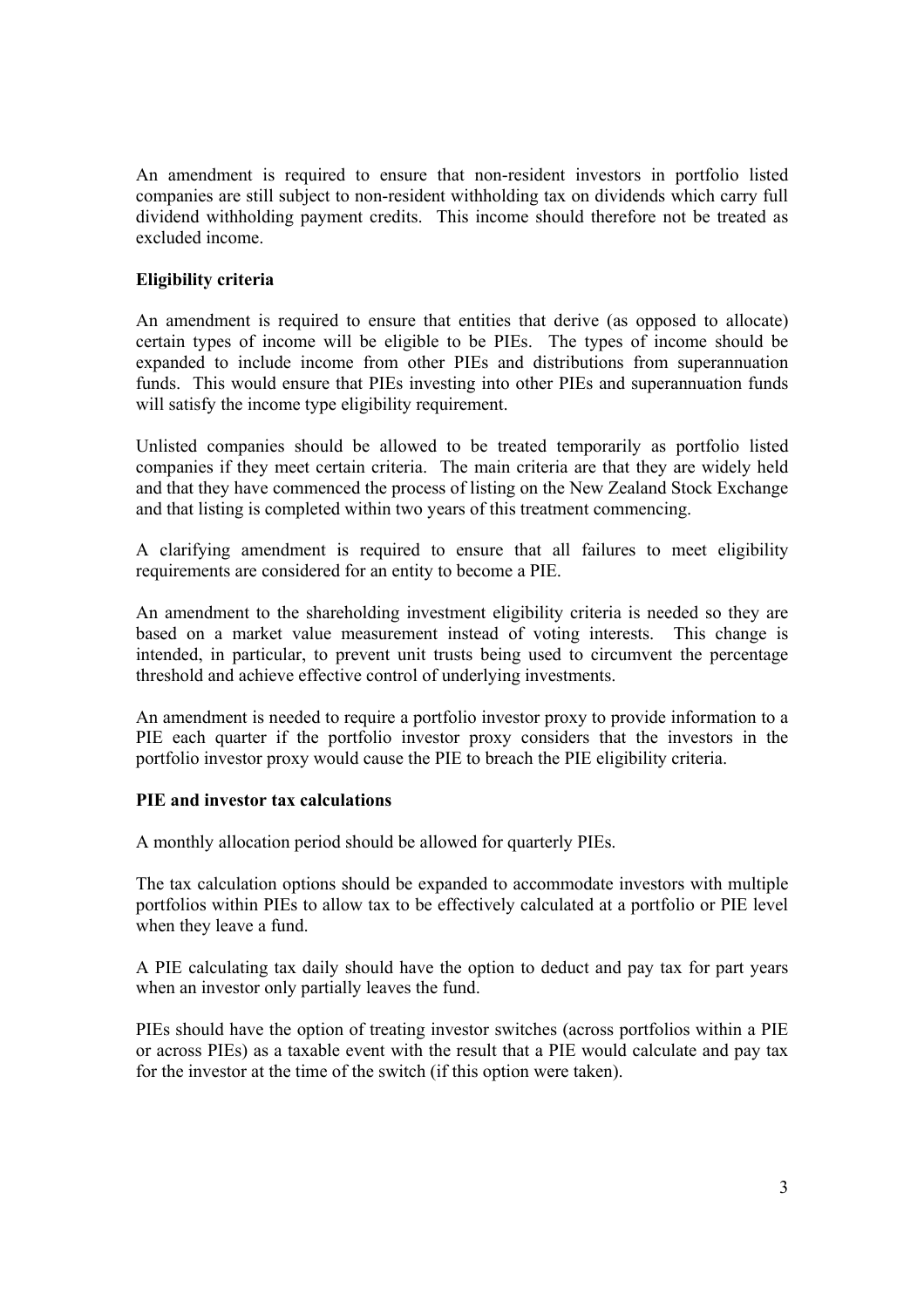An amendment is required to ensure that double taxation does not occur when a corporate investor inadvertently omits to elect a 0% rate. Also, in this situation, a credit should be provided for tax paid at the PIE level.

An amendment is required to provide investors with a refund of excess credits where the credits represent residual investor interest amounts paid to Inland Revenue from a PIE.

An amendment is needed to ensure that the rate for certain individuals leaving a PIE must be their most recently provided "prescribed investor rate".

### **Superannuation funds**

Under current legislation, income relating to unvested contributions to superannuation funds electing to be PIEs will generally be taxed at investor tax rates where the vesting period for the contributions is three years or less. An amendment is required to lengthen the vesting period to five years to align with certain vesting requirements for KiwiSaver funds.

### **New Zealand Superannuation Fund**

An amendment is required to allow the New Zealand Superannuation Fund to be treated as a PIE to ensure that the benefit of the Australasian share exemption is available to the fund.

## **Companies Act 1993**

An amendment is required to correct a cross-referencing error in the Companies Act 1993 which should refer to the investor return adjustment provision in the PIE rules.

A minor clarification is required to remove the reference to payment of differential dividends being "required".

## **Definitions**

The definition of a "portfolio tax rate entity" should be amended to exclude "portfolio defined benefit fund", not "defined benefit fund" as currently drafted.

To accommodate temporary breaches of the threshold test for a portfolio land company an amendment is required to provide that the threshold must only be met for 300 days in the year.

To deal with a situation where a quarterly PIE deducts tax when an investor leaves the fund, the definition of "portfolio investor exit period" should be amended to include a period where the PIE has not withheld the tax from the investor for the period.